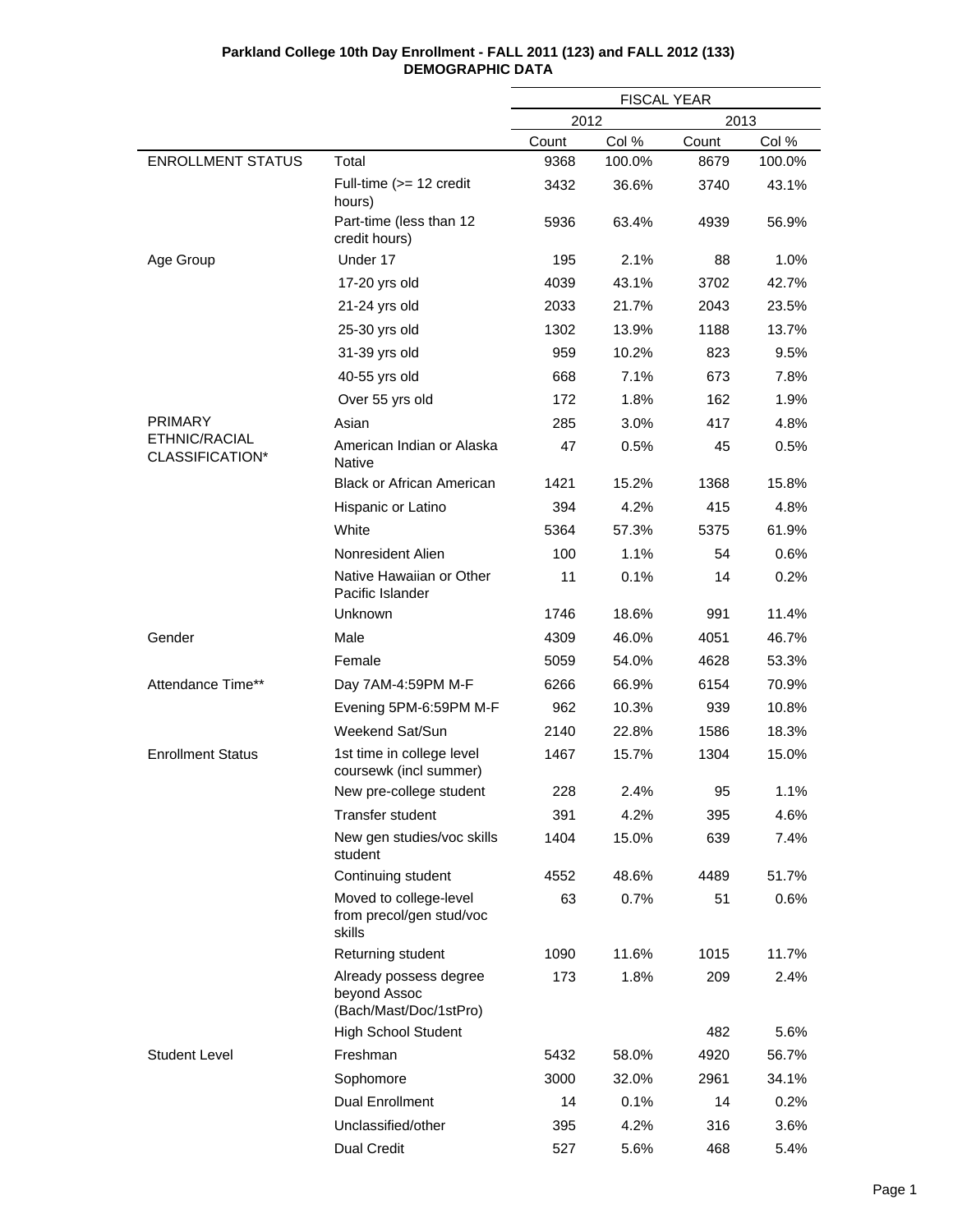|                             |                                                     | <b>FISCAL YEAR</b> |        |       |        |
|-----------------------------|-----------------------------------------------------|--------------------|--------|-------|--------|
|                             |                                                     | 2012               |        | 2013  |        |
|                             |                                                     | Count              | Col %  | Count | Col %  |
| Residency                   | In-district                                         | 6807               | 72.7%  | 6460  | 74.4%  |
|                             | Out-of-district                                     | 2185               | 23.3%  | 1826  | 21.0%  |
|                             | Out-of-state                                        | 100                | 1.1%   | 126   | 1.5%   |
|                             | <b>Foreign Country</b>                              | 276                | 2.9%   | 267   | 3.1%   |
| <b>Student Intent</b>       | Prepare for transfer                                | 255                | 2.7%   | 221   | 2.5%   |
|                             | Improve skills for present<br>job                   | 66                 | 0.7%   | 59    | 0.7%   |
|                             | Prepare for job<br>immediately after com<br>college | 265                | 2.8%   | 218   | 2.5%   |
|                             | Prepare for GED/improve<br>basic ac skills          | 13                 | 0.1%   | 12    | 0.1%   |
|                             | Personal interest - not<br>career oriented          | 81                 | 0.9%   | 70    | 0.8%   |
|                             | Other or unknown                                    | 8688               | 92.7%  | 8099  | 93.3%  |
| <b>Enrollment Objective</b> | Complete one or several<br>courses                  | 2185               | 23.3%  | 1694  | 19.5%  |
|                             | Complete a Certificate                              | 383                | 4.1%   | 328   | 3.8%   |
|                             | Complete Assoc degree                               | 6800               | 72.6%  | 6657  | 76.7%  |
| <b>TRANSFER PLANS</b>       | NOT planning transfer                               | 9113               | 97.3%  | 8458  | 97.5%  |
|                             | YES, planning transfer                              | 255                | 2.7%   | 221   | 2.5%   |
| <b>HIGHEST DEG EARNED</b>   | Assoc Deg                                           | 62                 | 0.7%   | 82    | 0.9%   |
|                             | <b>Bachelor Deg</b>                                 | 125                | 1.3%   | 142   | 1.6%   |
|                             | Certificate                                         | 62                 | 0.7%   | 71    | 0.8%   |
|                             | Doctoral                                            | $\overline{7}$     | 0.1%   | 9     | 0.1%   |
|                             | <b>GED</b>                                          | 140                | 1.5%   | 138   | 1.6%   |
|                             | High School Dip                                     | 8589               | 91.7%  | 7727  | 89.0%  |
|                             | Master Deg                                          | 38                 | 0.4%   | 55    | 0.6%   |
|                             | Other                                               | 85                 | 0.9%   | 83    | 1.0%   |
|                             | <b>First Prof</b>                                   | 3                  | 0.0%   | 3     | 0.0%   |
|                             | Passed one college-level<br>course                  | 257                | 2.7%   | 369   | 4.3%   |
| <b>ATHLETIC AID</b>         | No Financial Assistance                             | 9192               | 98.1%  | 8508  | 98.0%  |
|                             | Scholarship Athlete                                 | 176                | 1.9%   | 171   | 2.0%   |
| SPORT W/ATHLETIC AID        | Not a Scholarship Athlete                           | 9192               | 98.1%  | 8508  | 98.0%  |
|                             | Basketball                                          | 26                 | 0.3%   | 28    | 0.3%   |
|                             | Baseball (not soft)                                 | 37                 | 0.4%   | 35    | 0.4%   |
|                             | All other sports                                    | 113                | 1.2%   | 108   | 1.2%   |
|                             | Total                                               | 9368               | 100.0% | 8679  | 100.0% |

\*\*Time of Attendance accounts for majority of student's course enrollment.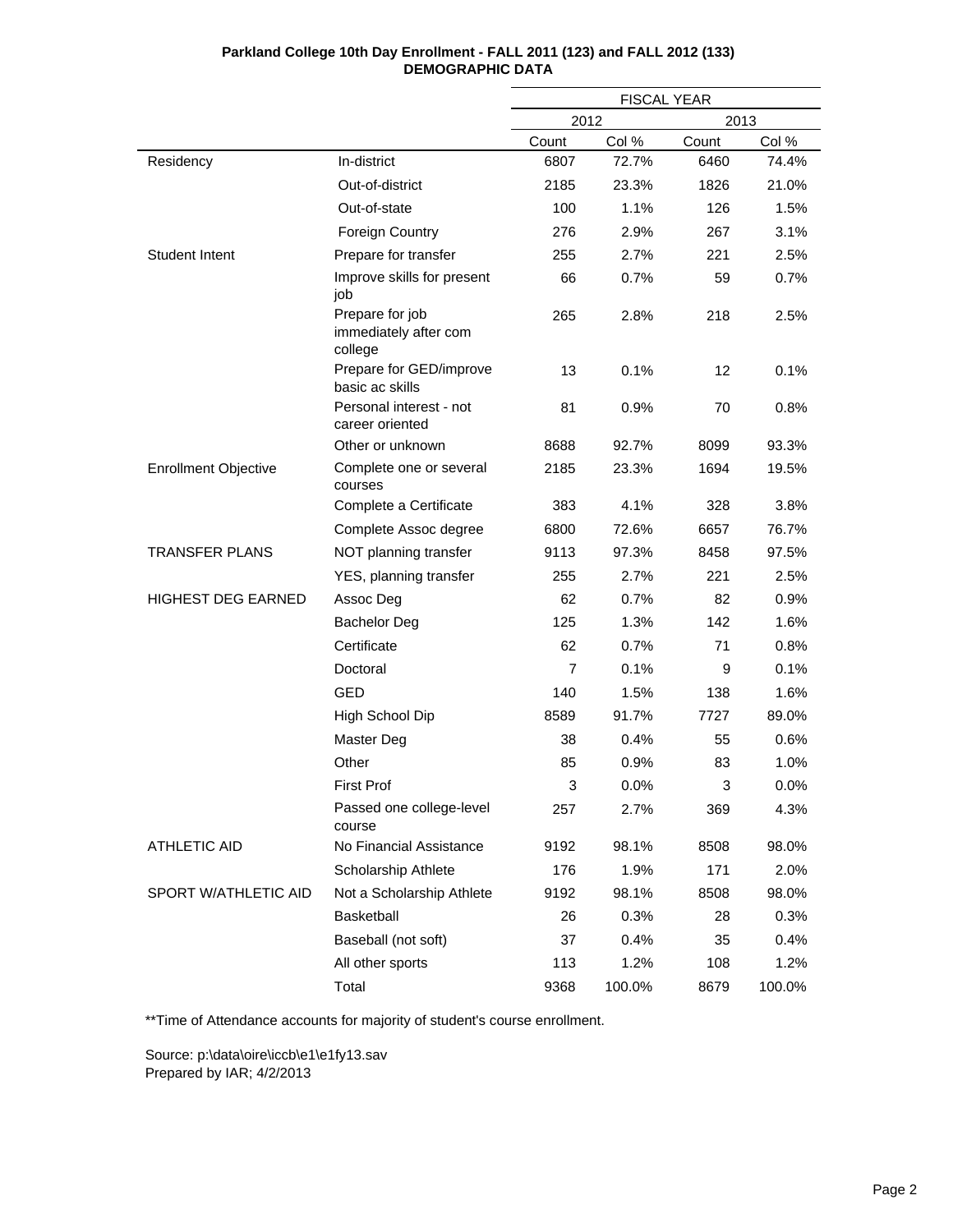|        |               |                         | <b>FISCAL YEAR</b> |                         |         |  |  |
|--------|---------------|-------------------------|--------------------|-------------------------|---------|--|--|
|        |               | 2012                    |                    | 2013                    |         |  |  |
|        |               | Count                   | Col %              | Count                   | Col %   |  |  |
| County | Adams         | 8                       | 0.1%               | 15                      | 0.2%    |  |  |
|        | Alexander     | 1                       | 0.0%               | $\overline{c}$          | 0.0%    |  |  |
|        | <b>Bond</b>   | 1                       | 0.0%               | 5                       | 0.1%    |  |  |
|        | Boone         | $\overline{c}$          | 0.0%               | 1                       | 0.0%    |  |  |
|        | <b>Brown</b>  |                         |                    | 1                       | 0.0%    |  |  |
|        | <b>Bureau</b> | 8                       | 0.1%               | $\overline{7}$          | 0.1%    |  |  |
|        | Calhoun       | 4                       | 0.0%               | $\overline{c}$          | 0.0%    |  |  |
|        | Carroll       |                         |                    | $\overline{2}$          | 0.0%    |  |  |
|        | Cass          | 5                       | 0.1%               | 5                       | 0.1%    |  |  |
|        | Champaign     | 5045                    | 53.9%              | 4746                    | 54.7%   |  |  |
|        | Christian     | 13                      | 0.1%               | 9                       | 0.1%    |  |  |
|        | Clark         | 8                       | 0.1%               | 9                       | 0.1%    |  |  |
|        | Clay          | 1                       | 0.0%               | $\overline{c}$          | 0.0%    |  |  |
|        | Clinton       | 3                       | 0.0%               | $\overline{c}$          | 0.0%    |  |  |
|        | Coles         | 48                      | 0.5%               | 48                      | 0.6%    |  |  |
|        | Cook          | 1019                    | 10.9%              | 800                     | 9.2%    |  |  |
|        | Crawford      | $\overline{7}$          | 0.1%               | 9                       | 0.1%    |  |  |
|        | Cumberland    | 6                       | 0.1%               | 6                       | 0.1%    |  |  |
|        | De Kalb       | 10                      | 0.1%               | 9                       | 0.1%    |  |  |
|        | De Witt       | 114                     | 1.2%               | 107                     | 1.2%    |  |  |
|        | Douglas       | 370                     | 3.9%               | 337                     | 3.9%    |  |  |
|        | Du Page       | 89                      | 1.0%               | 92                      | 1.1%    |  |  |
|        | Edgar         | 38                      | 0.4%               | 40                      | 0.5%    |  |  |
|        | Edwards       | $\overline{c}$          | 0.0%               | 1                       | 0.0%    |  |  |
|        | Effingham     | 41                      | 0.4%               | 26                      | 0.3%    |  |  |
|        | Fayette       | $\overline{c}$          | 0.0%               | $\overline{c}$          | 0.0%    |  |  |
|        | Ford          | 302                     | 3.2%               | 274                     | 3.2%    |  |  |
|        | Franklin      | $\overline{\mathbf{c}}$ | 0.0%               | $\mathbf{1}$            | 0.0%    |  |  |
|        | Fulton        | $\overline{c}$          | 0.0%               | $\overline{\mathbf{c}}$ | 0.0%    |  |  |
|        | Gallatin      | $\overline{c}$          | 0.0%               | $\overline{c}$          | 0.0%    |  |  |
|        | Greene        | 3                       | 0.0%               | 5                       | 0.1%    |  |  |
|        | Grundy        | 14                      | 0.1%               | 15                      | 0.2%    |  |  |
|        | Hancock       | $\overline{c}$          | 0.0%               | 3                       | $0.0\%$ |  |  |
|        | Hardin        | $\mathbf{1}$            | 0.0%               |                         |         |  |  |
|        | Henderson     | 1                       | 0.0%               | 1                       | 0.0%    |  |  |
|        | Henry         | 11                      | 0.1%               | 13                      | 0.1%    |  |  |
|        | Iroquois      | 188                     | 2.0%               | 185                     | 2.1%    |  |  |
|        | Jackson       | 13                      | 0.1%               | 6                       | 0.1%    |  |  |
|        | Jasper        | 4                       | 0.0%               | 4                       | $0.0\%$ |  |  |
|        | Jefferson     | 3                       | 0.0%               | 3                       | $0.0\%$ |  |  |
|        | Jersey        | $\overline{c}$          | 0.0%               | 3                       | 0.0%    |  |  |
|        | Jo Daviess    | $\overline{c}$          | $0.0\%$            | $\overline{\mathbf{c}}$ | $0.0\%$ |  |  |
|        | Johnson       | 1                       | 0.0%               | $\overline{\mathbf{c}}$ | 0.0%    |  |  |
|        | Kane          | 33                      | 0.4%               | 22                      | 0.3%    |  |  |

 $\overline{\phantom{0}}$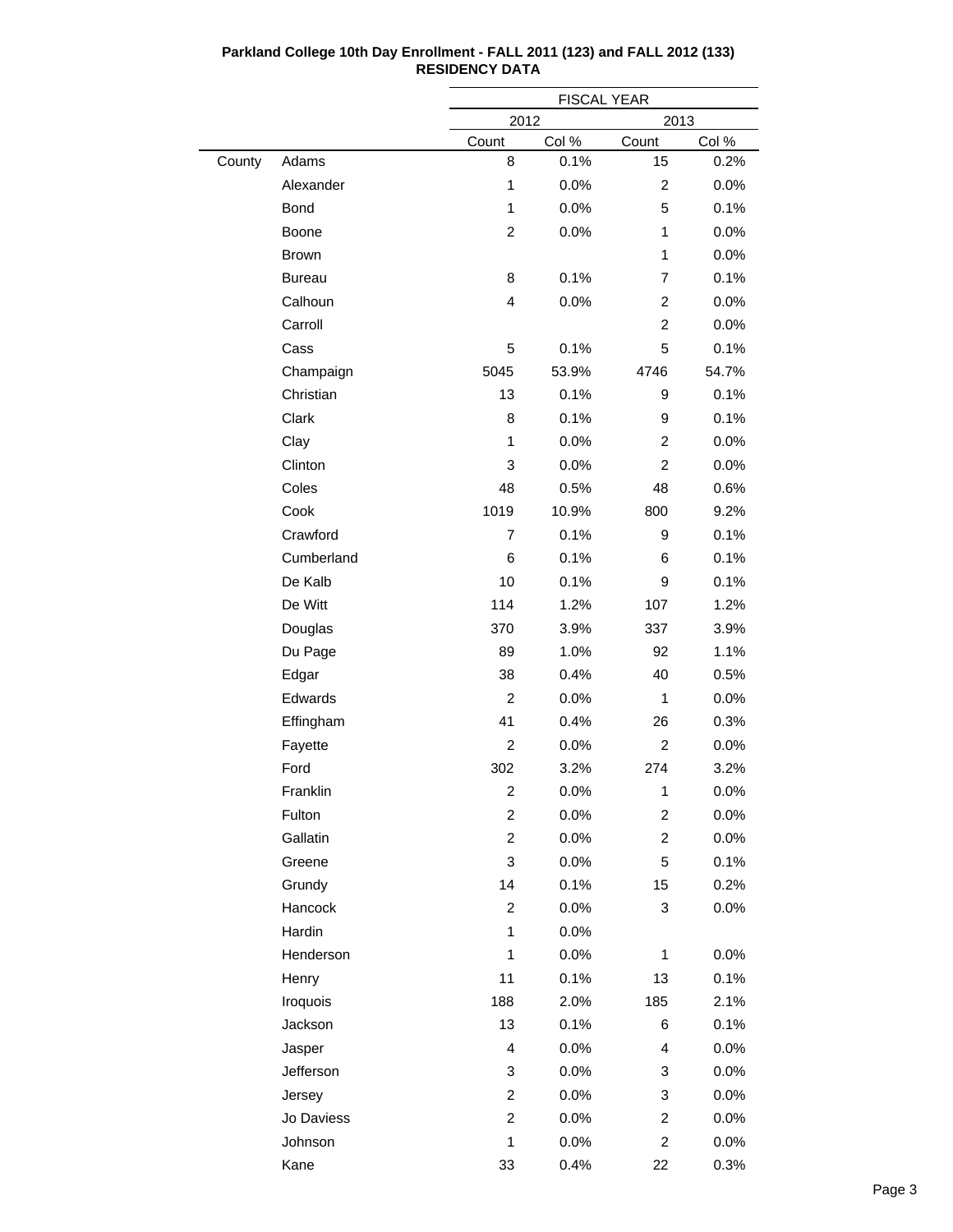|              |                         | <b>FISCAL YEAR</b> |                |       |
|--------------|-------------------------|--------------------|----------------|-------|
|              | 2012                    |                    | 2013           |       |
|              | Count                   | Col %              | Count          | Col % |
| Kankakee     | 59                      | 0.6%               | 34             | 0.4%  |
| Kendall      | 8                       | 0.1%               | 4              | 0.0%  |
| Knox         | 9                       | 0.1%               | 4              | 0.0%  |
| Lake         | 60                      | 0.6%               | 66             | 0.8%  |
| La Salle     | 17                      | 0.2%               | 14             | 0.2%  |
| Lawrence     | $\overline{c}$          | 0.0%               |                |       |
| Lee          | 5                       | 0.1%               | 3              | 0.0%  |
| Livingston   | 108                     | 1.2%               | 121            | 1.4%  |
| Logan        | 12                      | 0.1%               | 13             | 0.1%  |
| McDonough    | 8                       | 0.1%               | 8              | 0.1%  |
| McHenry      | 20                      | 0.2%               | 20             | 0.2%  |
| McLean       | 246                     | 2.6%               | 222            | 2.6%  |
| Macon        | 84                      | 0.9%               | 89             | 1.0%  |
| Macoupin     | 1                       | 0.0%               | 3              | 0.0%  |
| Madison      | 20                      | 0.2%               | 10             | 0.1%  |
| Marion       | $\overline{c}$          | 0.0%               | 2              | 0.0%  |
| Marshall     | 3                       | 0.0%               |                |       |
| Mason        | 3                       | 0.0%               | 7              | 0.1%  |
| Massac       | 1                       | 0.0%               |                |       |
| Menard       | 7                       | 0.1%               | 5              | 0.1%  |
| Mercer       | 3                       | 0.0%               | 5              | 0.1%  |
| Monroe       | 3                       | 0.0%               | 3              | 0.0%  |
| Montgomery   | 11                      | 0.1%               | 4              | 0.0%  |
| Morgan       | 6                       | 0.1%               | 6              | 0.1%  |
| Moultrie     | 10                      | 0.1%               | 16             | 0.2%  |
| Ogle         | 4                       | 0.0%               | 3              | 0.0%  |
| Peoria       | 26                      | 0.3%               | 20             | 0.2%  |
| Perry        | 2                       | 0.0%               |                |       |
| Piatt        | 381                     | 4.1%               | 389            | 4.5%  |
| Pike         | 4                       | 0.0%               | 3              | 0.0%  |
| Pope         |                         |                    | 1              | 0.0%  |
| Putnam       | $\mathbf{1}$            | 0.0%               | 1              | 0.0%  |
| Randolph     | 6                       | 0.1%               | 3              | 0.0%  |
| Richland     | 4                       | 0.0%               | $\overline{c}$ | 0.0%  |
| Rock Island  | 8                       | 0.1%               | 9              | 0.1%  |
| St. Clair    | 21                      | 0.2%               | 10             | 0.1%  |
| Saline       | 1                       | 0.0%               | 1              | 0.0%  |
| Sangamon     | 49                      | 0.5%               | 37             | 0.4%  |
| Schuyler     | 3                       | 0.0%               | $\mathbf{1}$   | 0.0%  |
| Scott        | $\overline{\mathbf{c}}$ | 0.0%               |                |       |
| Shelby       | 10                      | 0.1%               | 9              | 0.1%  |
| <b>Stark</b> | $\overline{c}$          | 0.0%               | 1              | 0.0%  |
| Stephenson   | 5                       | 0.1%               | 4              | 0.0%  |
| Tazewell     | 22                      | 0.2%               | 14             | 0.2%  |
|              |                         |                    |                |       |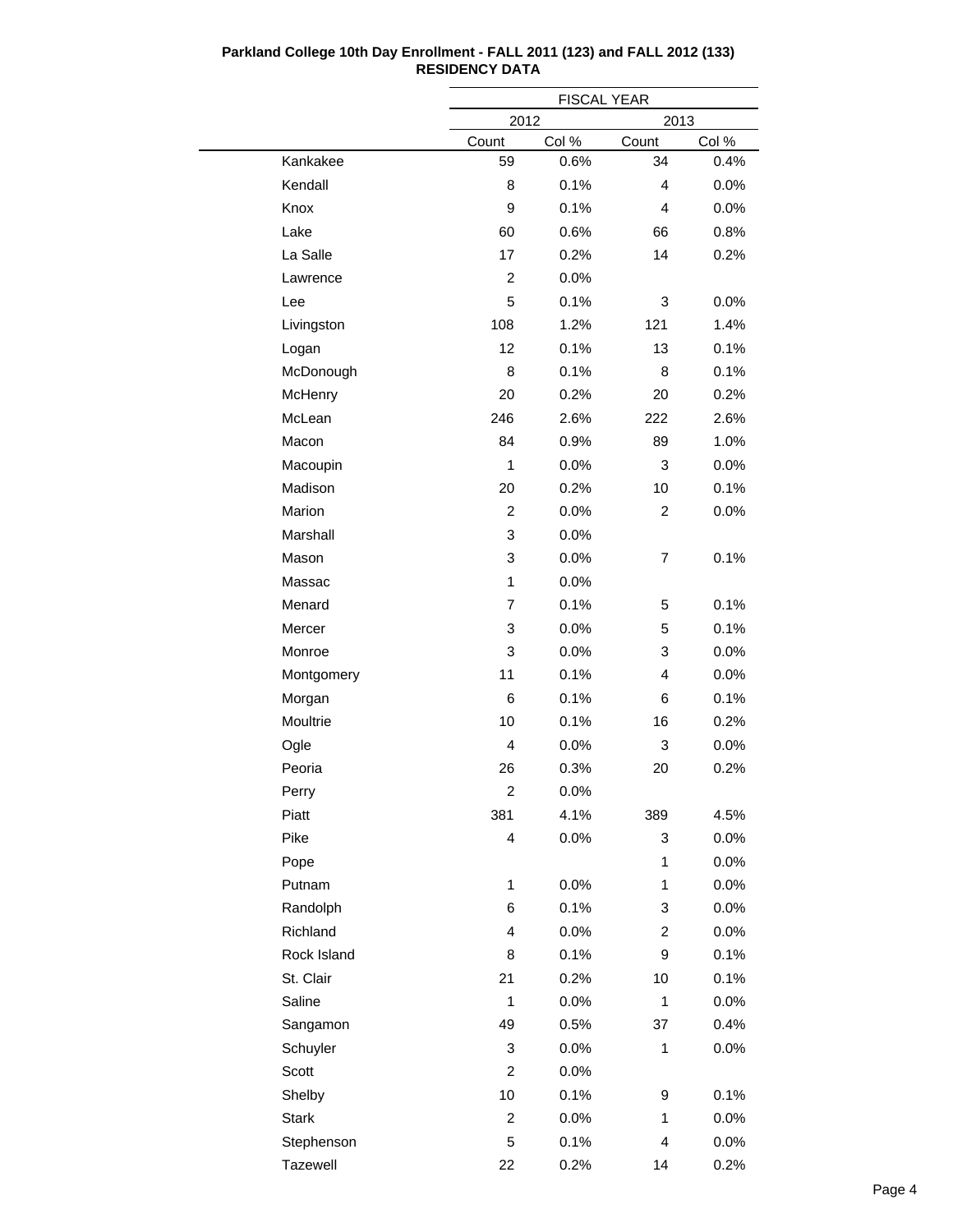|                         | <b>FISCAL YEAR</b> |        |       |        |  |
|-------------------------|--------------------|--------|-------|--------|--|
|                         | 2012               |        | 2013  |        |  |
|                         | Count              | Col %  | Count | Col %  |  |
| Union                   | 1                  | 0.0%   |       |        |  |
| Vermilion               | 182                | 1.9%   | 172   | 2.0%   |  |
| Warren                  | 3                  | 0.0%   | 2     | 0.0%   |  |
| Washington              | 1                  | 0.0%   | 1     | 0.0%   |  |
| Wayne                   | 1                  | 0.0%   | 1     | 0.0%   |  |
| White                   |                    |        | 1     | 0.0%   |  |
| Whiteside               | $\overline{7}$     | 0.1%   | 5     | 0.1%   |  |
| Will                    | 79                 | 0.8%   | 79    | 0.9%   |  |
| Williamson              | 4                  | 0.0%   | 6     | 0.1%   |  |
| Winnebago               | 9                  | 0.1%   | 8     | 0.1%   |  |
| Woodford                | 15                 | 0.2%   | 16    | 0.2%   |  |
| Correct/OOState/Foreign | 376                | 4.0%   | 393   | 4.5%   |  |
| Total                   | 9368               | 100.0% | 8679  | 100.0% |  |

Source: p:\data\oire\iccb\e1\e1fy13.sav Prepared by IAR; 4/2/2013

## **Parkland College 10th Day Enrollment - FALL 2011 (123) and FALL 2012 (133) RESIDENCY DATA**

|                 |                             | <b>FISCAL YEAR</b> |        |                |        |
|-----------------|-----------------------------|--------------------|--------|----------------|--------|
|                 |                             | 2012               |        | 2013           |        |
|                 |                             | Count              | Col %  | Count          | Col %  |
| Out-of-District | Total                       | 2185               | 100.0% | 1826           | 100.0% |
|                 | Kaskaskia Coll              | 11                 | 0.5%   | $\overline{7}$ | 0.4%   |
|                 | Coll of DuPage              | 92                 | 4.2%   | 98             | 5.4%   |
|                 | <b>Black Hawk Coll</b>      | 22                 | 1.0%   | 22             | 1.2%   |
|                 | <b>Triton Coll</b>          | 57                 | 2.6%   | 43             | 2.4%   |
|                 | Sauk Valley Comm Coll       | 11                 | 0.5%   | 10             | 0.5%   |
|                 | Danville Area Comm Coll     | 162                | 7.4%   | 170            | 9.3%   |
|                 | City Coll of Chicago        | 519                | 23.8%  | 388            | 21.2%  |
|                 | Elgin Comm College          | 43                 | 2.0%   | 31             | 1.7%   |
|                 | South Surburban Coll        | 59                 | 2.7%   | 30             | 1.6%   |
|                 | Rock Valley Coll            | 8                  | 0.4%   | 9              | 0.5%   |
|                 | William Rainey Harper Col   | 52                 | 2.4%   | 37             | 2.0%   |
|                 | Il Valley Comm Coll         | 37                 | 1.7%   | 25             | 1.4%   |
|                 | Il Central Coll             | 50                 | 2.3%   | 34             | 1.9%   |
|                 | Prairie State Coll          | 99                 | 4.5%   | 64             | 3.5%   |
|                 | <b>Waubonsee Comm Coll</b>  | 24                 | 1.1%   | 23             | 1.3%   |
|                 | Lake Land Coll              | 112                | 5.1%   | 106            | 5.8%   |
|                 | Carl Sandburg Coll          | 63                 | 2.9%   | 61             | 3.3%   |
|                 | <b>Highland Coomm Coll</b>  | 8                  | 0.4%   | 8              | 0.4%   |
|                 | Kankakee Comm Coll          | 105                | 4.8%   | 97             | 5.3%   |
|                 | Rend Lake Coll              | 2                  | 0.1%   | 3              | 0.2%   |
|                 | <b>Belleville Area Coll</b> | 31                 | 1.4%   | 9              | 0.5%   |
|                 | Kishwaukee Coll             | 3                  | 0.1%   | $\overline{c}$ | 0.1%   |
|                 |                             |                    |        |                |        |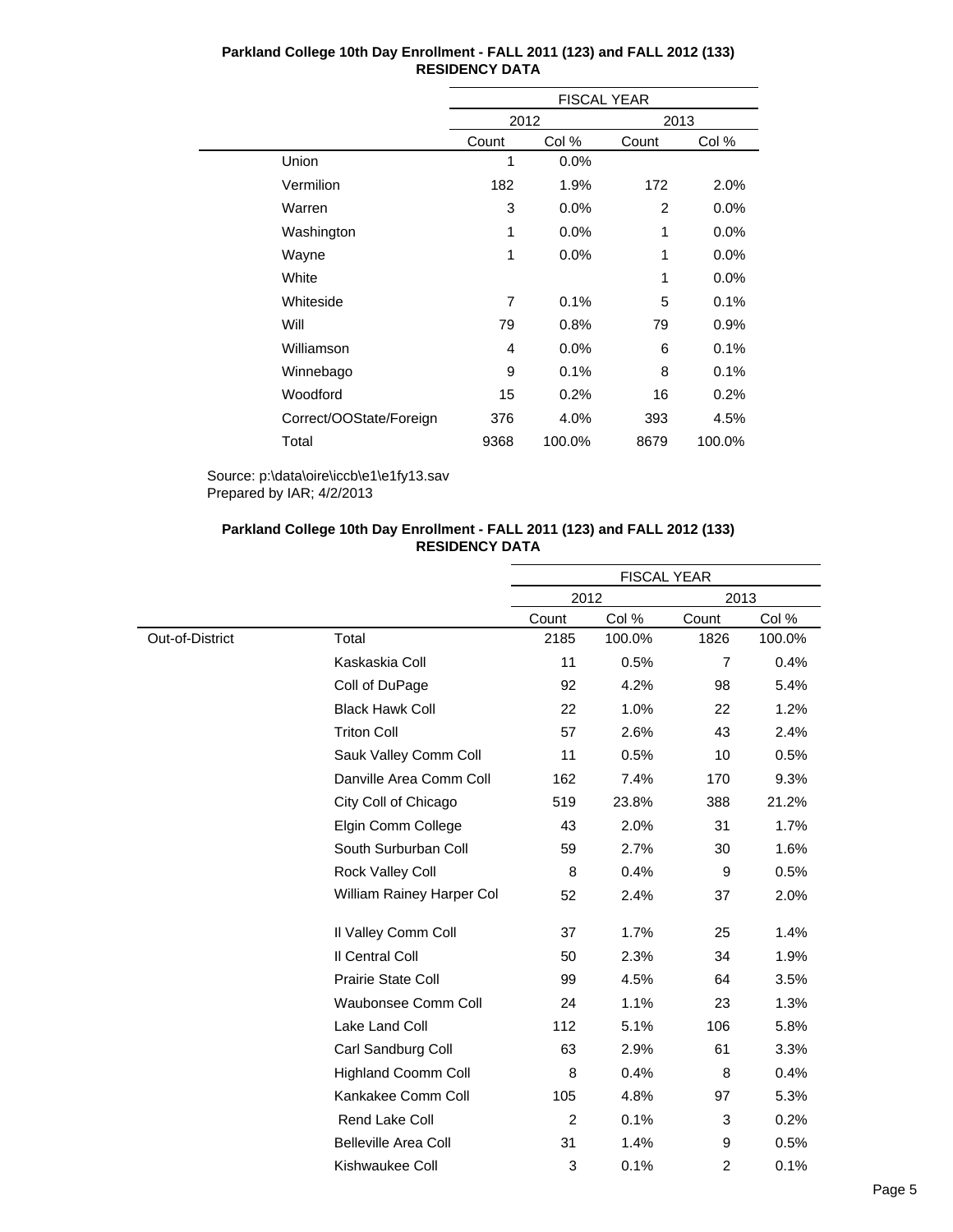|                                              |                              | <b>FISCAL YEAR</b> |        |                |        |
|----------------------------------------------|------------------------------|--------------------|--------|----------------|--------|
|                                              |                              | 2012               |        | 2013           |        |
|                                              |                              | Count              | Col %  | Count          | Col %  |
|                                              | Moraine Valley Comm Coll     | 55                 | 2.5%   | 53             | 2.9%   |
|                                              | Joliet Junior Coll           | 56                 | 2.6%   | 52             | 2.8%   |
|                                              | Lincoln Land Comm Coll       | 75                 | 3.4%   | 49             | 2.7%   |
|                                              | Morton College               | 17                 | 0.8%   | 17             | 0.9%   |
|                                              | McHenry County Coll          | 9                  | 0.4%   | 10             | 0.5%   |
|                                              | Il Eastern Comm Coll         | 18                 | 0.8%   | 15             | 0.8%   |
|                                              | John A Logan Coll            | 15                 | 0.7%   | 6              | 0.3%   |
|                                              | Shawnee Comm Coll            | 2                  | 0.1%   | 2              | 0.1%   |
|                                              | Coll of Lake County          | 50                 | 2.3%   | 44             | 2.4%   |
|                                              | Southeastern II Coll         | 1                  | 0.0%   | 1              | 0.1%   |
|                                              | Spoon River Coll             | $\overline{7}$     | 0.3%   | 8              | 0.4%   |
|                                              | Oakton College               | 59                 | 2.7%   | 45             | 2.5%   |
|                                              | Lewis & Clark Comm Coll      | 11                 | 0.5%   | 14             | 0.8%   |
|                                              | <b>Richland Comm Coll</b>    | 102                | 4.7%   | 93             | 5.1%   |
|                                              | John Wood Comm Coll          | 5                  | 0.2%   | $\overline{7}$ | 0.4%   |
|                                              | <b>Heartland Comm Coll</b>   | 129                | 5.9%   | 133            | 7.3%   |
|                                              | <b>State Comm Coll</b>       | 4                  | 0.2%   |                |        |
| <b>District Instructional</b><br>Arrangement | Not shared/not<br>chargeback | 9078               | 96.9%  | 8351           | 96.2%  |
|                                              | Shared from another coll     | 226                | 2.4%   | 263            | 3.0%   |
|                                              | Chargeback                   | 64                 | 0.7%   | 65             | 0.7%   |
|                                              | Total                        | 9368               | 100.0% | 8679           | 100.0% |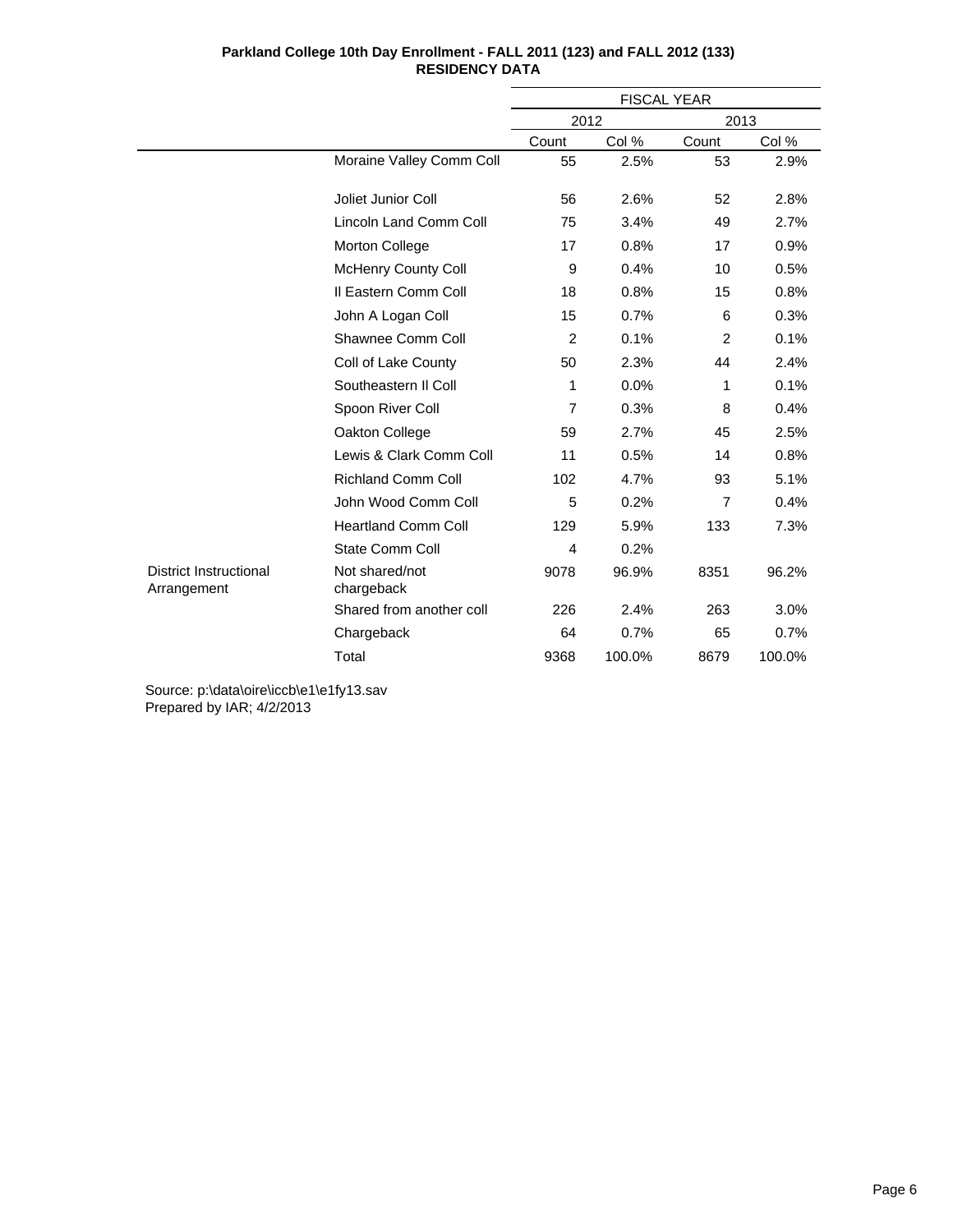|       |                |                         | FISCAL YEAR |                |        |
|-------|----------------|-------------------------|-------------|----------------|--------|
|       |                | 2012                    |             | 2013           |        |
|       |                | Count                   | Col %       | Count          | Col %  |
| State | Not Reported   |                         |             | 1              | 0.0%   |
|       | Arizona        | $\boldsymbol{2}$        | 0.0%        | 1              | 0.0%   |
|       | Arkansas       | 1                       | 0.0%        |                |        |
|       | California     | 9                       | 0.1%        | 14             | 0.2%   |
|       | Colorado       | 2                       | 0.0%        | 5              | 0.1%   |
|       | Connecticut    |                         |             | 1              | 0.0%   |
|       | Florida        | 6                       | 0.1%        | $\overline{7}$ | 0.1%   |
|       | Georgia        | 2                       | 0.0%        | 6              | 0.1%   |
|       | Illinois       | 8958                    | 95.6%       | 8244           | 95.0%  |
|       | Indiana        | 34                      | 0.4%        | 48             | 0.6%   |
|       | lowa           | 4                       | 0.0%        | 5              | 0.1%   |
|       | Kansas         |                         |             | $\overline{c}$ | 0.0%   |
|       | Kentucky       | $\overline{c}$          | 0.0%        | $\overline{4}$ | 0.0%   |
|       | Maine          |                         |             | $\mathbf{1}$   | 0.0%   |
|       | Maryland       | 3                       | 0.0%        | $\overline{c}$ | 0.0%   |
|       | Massachusetts  |                         |             | $\overline{c}$ | 0.0%   |
|       | Michigan       | 11                      | 0.1%        | 10             | 0.1%   |
|       | Minnesota      | $\overline{c}$          | 0.0%        | $\overline{c}$ | 0.0%   |
|       | Missouri       | 12                      | 0.1%        | $\overline{7}$ | 0.1%   |
|       | Nevada         | $\overline{c}$          | 0.0%        | 1              | 0.0%   |
|       | New Jersey     | 6                       | 0.1%        | 8              | 0.1%   |
|       | New Mexico     |                         |             | 1              | 0.0%   |
|       | New York       | 3                       | 0.0%        | $\overline{4}$ | 0.0%   |
|       | North Carolina | 8                       | 0.1%        | 1              | 0.0%   |
|       | Ohio           | 5                       | 0.1%        | 9              | 0.1%   |
|       | Oregon         | 1                       | 0.0%        |                |        |
|       | Pennsylvania   | 1                       | 0.0%        | 3              | 0.0%   |
|       | South Dakota   | 1                       | 0.0%        |                |        |
|       | Tennessee      | $\overline{\mathbf{4}}$ | 0.0%        | $\overline{c}$ | 0.0%   |
|       | Texas          | 4                       | 0.0%        | 8              | 0.1%   |
|       | Utah           |                         |             | $\mathbf{1}$   | 0.0%   |
|       | Virginia       | 3                       | 0.0%        | 4              | 0.0%   |
|       | Washington     |                         |             | 3              | 0.0%   |
|       | Wisconsin      | 4                       | 0.0%        | 4              | 0.0%   |
|       | Wyoming        | 1                       | 0.0%        | 1              | 0.0%   |
|       | Puerto Rico    | $\mathbf{1}$            | 0.0%        |                |        |
|       | Foreign        | 276                     | 2.9%        | 267            | 3.1%   |
|       | Total          | 9368                    | 100.0%      | 8679           | 100.0% |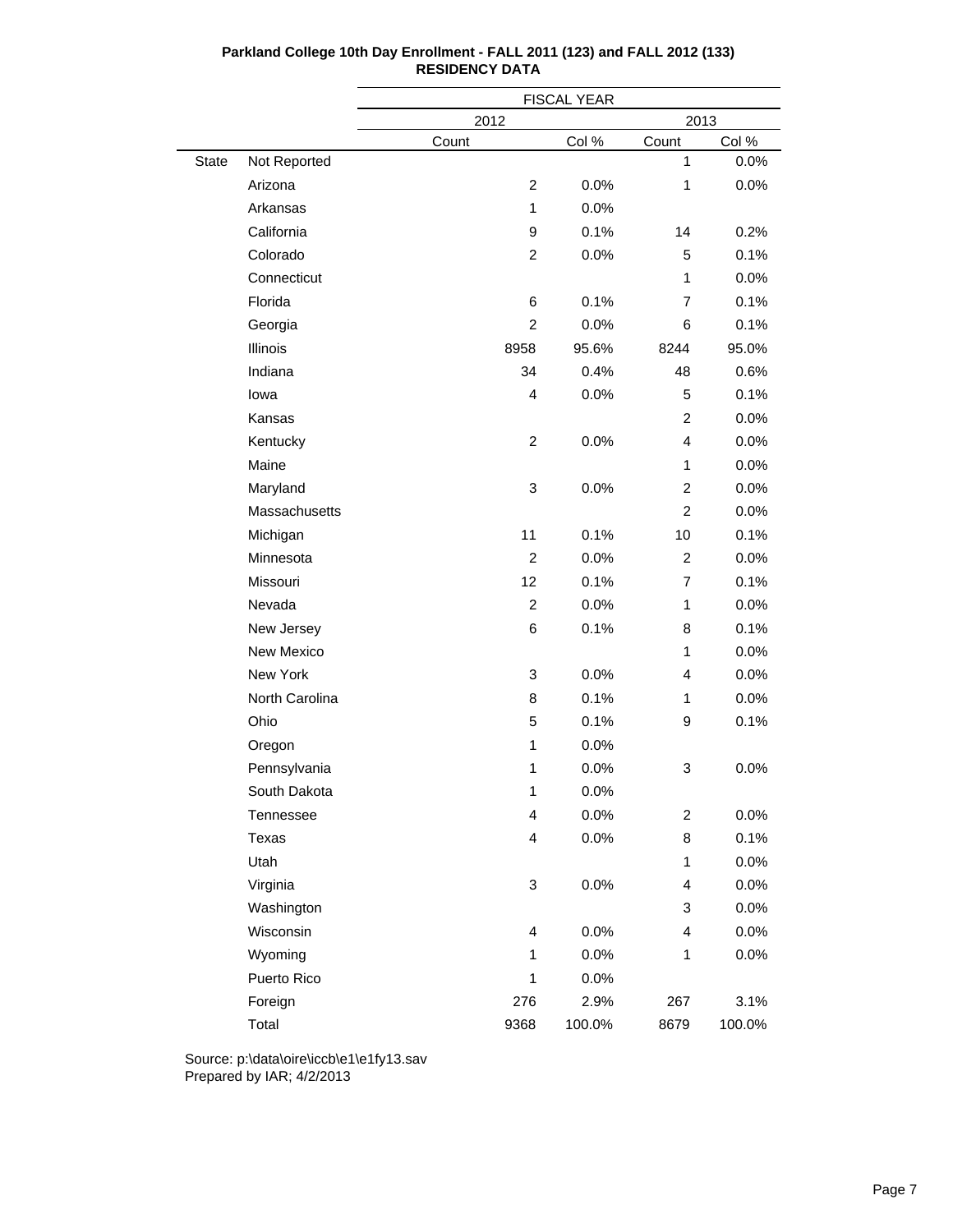|                  |                 | <b>FISCAL YEAR</b>      |       |                         |       |
|------------------|-----------------|-------------------------|-------|-------------------------|-------|
|                  |                 | 2012<br>2013            |       |                         |       |
|                  |                 | <b>Count</b>            | Col % | Count                   | Col % |
| PROGRAM OF STUDY | <b>B ABGAAS</b> | 10                      | 0.1%  | 10                      | 0.1%  |
|                  | <b>B ABLAAS</b> | 33                      | 0.4%  | 29                      | 0.3%  |
|                  | <b>B ABLCER</b> | $\overline{c}$          | 0.0%  | 4                       | 0.0%  |
|                  | <b>B ABMAAS</b> | 52                      | 0.6%  | 64                      | 0.7%  |
|                  | <b>B ABRAAS</b> | 12                      | 0.1%  | 8                       | 0.1%  |
|                  | <b>B ABTAAS</b> | 11                      | 0.1%  | 11                      | 0.1%  |
|                  | <b>B ACCAAS</b> | 121                     | 1.3%  | 111                     | 1.3%  |
|                  | <b>B ACCCER</b> | 10                      | 0.1%  | 13                      | 0.1%  |
|                  | <b>B AGBCER</b> | 4                       | 0.0%  | 4                       | 0.0%  |
|                  | <b>B CCPAAS</b> | 4                       | 0.0%  | 3                       | 0.0%  |
|                  | <b>B CSSAAS</b> | 1                       | 0.0%  | 1                       | 0.0%  |
|                  | <b>B EQMAAS</b> | 16                      | 0.2%  | 14                      | 0.2%  |
|                  | <b>B EQMCER</b> | 4                       | 0.0%  | 2                       | 0.0%  |
|                  | <b>B FLDCER</b> | 8                       | 0.1%  | 1                       | 0.0%  |
|                  | <b>B GISCER</b> | 4                       | 0.0%  | 2                       | 0.0%  |
|                  | <b>B HIFCER</b> | 6                       | 0.1%  | 7                       | 0.1%  |
|                  | <b>B HIHAAS</b> | 22                      | 0.2%  | 19                      | 0.2%  |
|                  | <b>B HIMCER</b> | $\overline{c}$          | 0.0%  | $\overline{c}$          | 0.0%  |
|                  | <b>B HIRAAS</b> | 42                      | 0.4%  | 29                      | 0.3%  |
|                  | <b>B HRCAAS</b> | 6                       | 0.1%  | 4                       | 0.0%  |
|                  | <b>B INDCER</b> | 11                      | 0.1%  | 13                      | 0.1%  |
|                  | <b>B INTCER</b> | 3                       | 0.0%  | 4                       | 0.0%  |
|                  | <b>B MGTAAS</b> | 186                     | 2.0%  | 166                     | 1.9%  |
|                  | <b>B MKTAAS</b> | 37                      | 0.4%  | 40                      | 0.5%  |
|                  | <b>E ACECER</b> | 1                       | 0.0%  |                         |       |
|                  | E ACRAAS        | 40                      | 0.4%  | 56                      | 0.6%  |
|                  | <b>E ACRCER</b> | 4                       | 0.0%  | 4                       | 0.0%  |
|                  | E AFTAAS        | 28                      | 0.3%  | 37                      | 0.4%  |
|                  | E AMTCER        | 9                       | 0.1%  | 7                       | 0.1%  |
|                  | E AUSCER        | 7                       | 0.1%  | 7                       | 0.1%  |
|                  | E AUTAAS        | 80                      | 0.9%  | 83                      | 1.0%  |
|                  | E BCRCER        | 11                      | 0.1%  | 7                       | 0.1%  |
|                  | E BRLCER        | $\overline{\mathbf{c}}$ | 0.0%  |                         |       |
|                  | E CCDCER        | 1                       | 0.0%  | 1                       | 0.0%  |
|                  | E CDBAAS        | 28                      | 0.3%  | 17                      | 0.2%  |
|                  | E CDMAAS        | 56                      | 0.6%  | 53                      | 0.6%  |
|                  | E CDSAAS        | 7                       | 0.1%  | 7                       | 0.1%  |
|                  | E CIVCER        | 6                       | 0.1%  | $\overline{\mathbf{c}}$ | 0.0%  |
|                  | E CMDCER        | 3                       | 0.0%  | 1                       | 0.0%  |
|                  | E CNHAAS        | 18                      | 0.2%  | 36                      | 0.4%  |
|                  | E CTTAAS        | 4                       | 0.0%  | 4                       | 0.0%  |
|                  | E CWCCER        | 1                       | 0.0%  | 3                       | 0.0%  |
|                  | E ECJAAS        | 2                       | 0.0%  |                         |       |
|                  | E ECSAAS        | 36                      | 0.4%  | 32                      | 0.4%  |

**Parkland College 10th Day Enrollment - FALL 2011 (123) and FALL 2012 (133) PROGRAM MAJOR AND PREVIOUS COLLEGE EXPERIENCE**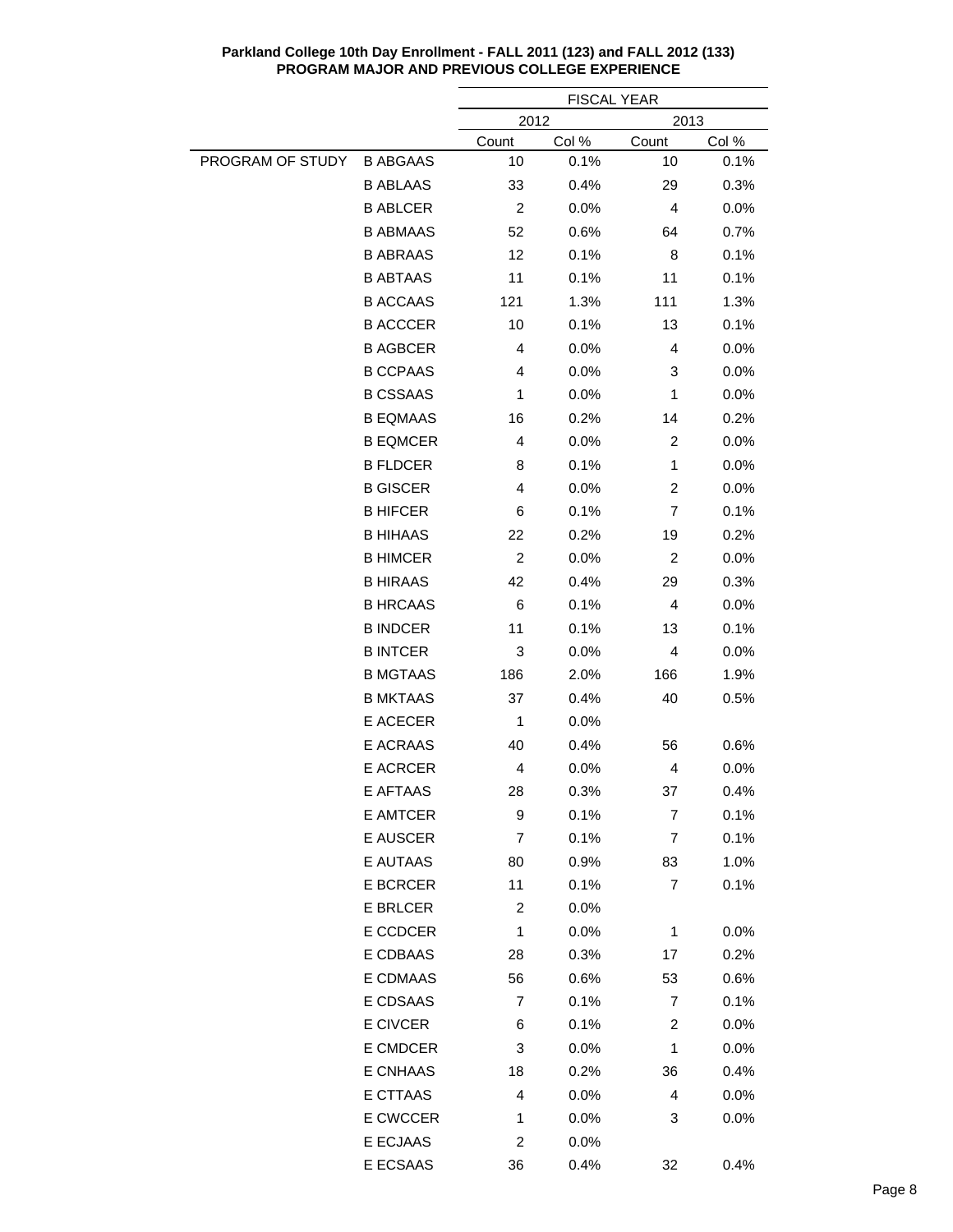|                 |                         | <b>FISCAL YEAR</b> |                  |              |
|-----------------|-------------------------|--------------------|------------------|--------------|
|                 |                         | 2012               |                  | 2013         |
|                 | <b>Count</b>            | Col%               | <b>Count</b>     | <u>Col %</u> |
| E EIWCER        | 1                       | 0.0%               |                  |              |
| E ELPCER        | 7                       | 0.1%               | 7                | 0.1%         |
| E ENOCER        |                         |                    | 1                | 0.0%         |
| E ENSAES        | 195                     | 2.1%               | 226              | 2.6%         |
| <b>E ERWCER</b> |                         |                    | 4                | $0.0\%$      |
| E GLZCER        | 3                       | 0.0%               |                  |              |
| E HACCER        | 15                      | 0.2%               | 21               | 0.2%         |
| E HVCCER        | 22                      | 0.2%               | 14               | 0.2%         |
| <b>E IMTCER</b> | 18                      | 0.2%               | 20               | 0.2%         |
| <b>E IRWCER</b> |                         |                    | 1                | 0.0%         |
| <b>E MFGAAS</b> | 35                      | 0.4%               | 42               | 0.5%         |
| <b>E MFTCER</b> | 6                       | 0.1%               | 7                | 0.1%         |
| E PDACER        | 4                       | 0.0%               |                  |              |
| E PETAAS        | 63                      | 0.7%               | 53               | 0.6%         |
| <b>E PFTCER</b> | 24                      | 0.3%               |                  |              |
| E SMACER        | 7                       | 0.1%               |                  |              |
| E SSTAAS        | 7                       | 0.1%               | 7                | 0.1%         |
| E TACCER        | $\mathbf 1$             | 0.0%               | 1                | 0.0%         |
| F AADAFA        | 73                      | 0.8%               | 51               | 0.6%         |
| F AAEAFA        | 20                      | 0.2%               | 16               | 0.2%         |
| <b>F ENTCER</b> | 5                       | 0.1%               |                  |              |
| F GDSAAS        | 72                      | 0.8%               | 61               | 0.7%         |
| <b>F MCBAAS</b> | 36                      | 0.4%               | 33               | 0.4%         |
| <b>F MCCAAS</b> | 16                      | 0.2%               | 12               | 0.1%         |
| <b>F MPHAAS</b> | 12                      | 0.1%               | 26               | 0.3%         |
| <b>F MSEAFA</b> | 21                      | 0.2%               | 26               | 0.3%         |
| <b>F MSPAFA</b> | 24                      | 0.3%               | 23               | 0.3%         |
| <b>G DCMCER</b> | $\overline{\mathbf{c}}$ | 0.0%               | $\boldsymbol{2}$ | 0.0%         |
| <b>G DHGAAS</b> | 68                      | 0.7%               | 63               | 0.7%         |
| <b>G DTPAAS</b> | 10                      | 0.1%               | 4                | 0.0%         |
| <b>G DTPCER</b> | 6                       | 0.1%               | 4                | $0.0\%$      |
| <b>G EMACER</b> | 3                       | 0.0%               | 4                | $0.0\%$      |
| <b>G EMTAAS</b> | 18                      | 0.2%               | 18               | 0.2%         |
| <b>G EMTCER</b> | 6                       | 0.1%               | 3                | $0.0\%$      |
| <b>G MASCER</b> | 56                      | 0.6%               | 42               | 0.5%         |
| <b>G MSGCER</b> | 19                      | 0.2%               | 5                | 0.1%         |
| <b>G NASCER</b> | 24                      | 0.3%               | 21               | 0.2%         |
| <b>G NURAAS</b> | 186                     | 2.0%               | 179              | 2.1%         |
| <b>G NURCER</b> | 15                      | 0.2%               | 26               | 0.3%         |
| G OTAAAS        | 38                      | 0.4%               | 38               | 0.4%         |
| <b>G RTTAAS</b> | 32                      | 0.3%               | 35               | 0.4%         |
| <b>G SURAAS</b> | 35                      | 0.4%               | 41               | 0.5%         |
| <b>G VTTAAS</b> | 51                      | 0.5%               | 62               | 0.7%         |
| <b>G XMRCER</b> | 5                       | 0.1%               |                  |              |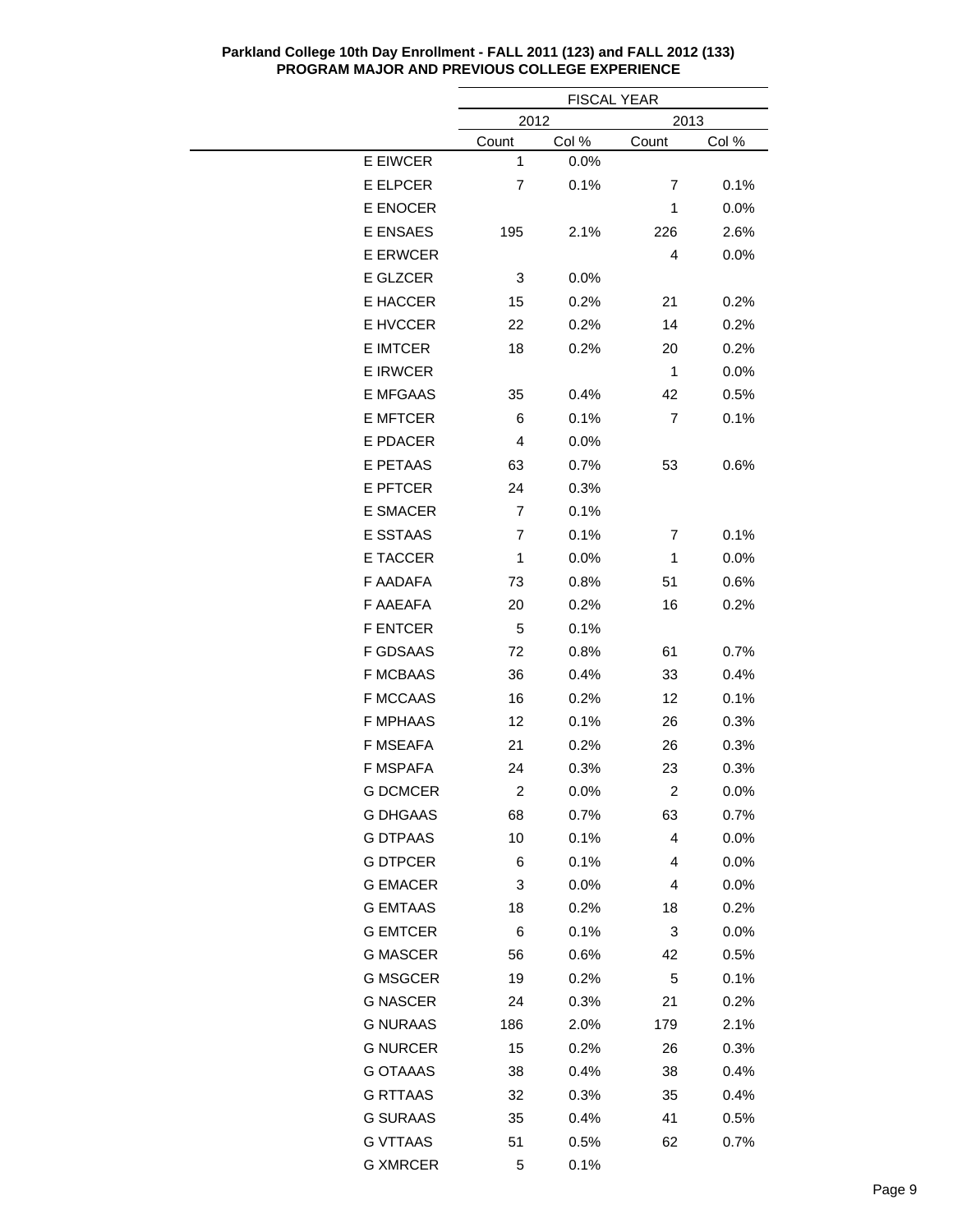|                 | <b>FISCAL YEAR</b> |       |                |         |  |
|-----------------|--------------------|-------|----------------|---------|--|
|                 | 2012               |       | 2013           |         |  |
|                 | Count              | Col % | Count          | Col %   |  |
| <b>G XRAAAS</b> | 35                 | 0.4%  | 30             | 0.3%    |  |
| <b>GXMR CER</b> |                    |       | 4              | 0.0%    |  |
| H GAAAA         | 1243               | 13.3% | 1184           | 13.6%   |  |
| H GAACE         | 26                 | 0.3%  | 21             | 0.2%    |  |
| M CNAAAS        | 1                  | 0.0%  |                |         |  |
| N ASGAS         | 1404               | 15.0% | 1410           | 16.2%   |  |
| N FTRCER        | 15                 | 0.2%  | 18             | 0.2%    |  |
| OCCUP1799       | 575                | 6.1%  | 497            | 5.7%    |  |
| S CDACER        | 4                  | 0.0%  | 8              | 0.1%    |  |
| S CHDAAS        | 90                 | 1.0%  | 99             | 1.1%    |  |
| S CJSAAS        | 206                | 2.2%  | 196            | 2.3%    |  |
| S FSTAAS        | 24                 | 0.3%  | 27             | 0.3%    |  |
| <b>S FSTCER</b> | 1                  | 0.0%  | 3              | 0.0%    |  |
| S PROAAS        | 3                  | 0.0%  | 2              | 0.0%    |  |
| <b>T ASPCER</b> | 1                  | 0.0%  | $\overline{c}$ | 0.0%    |  |
| <b>T CISCER</b> | 1                  | 0.0%  | 1              | 0.0%    |  |
| <b>T CMSAAS</b> | 40                 | 0.4%  | 42             | 0.5%    |  |
| <b>T CNAAAS</b> | 69                 | 0.7%  | 71             | 0.8%    |  |
| <b>T CPLAAS</b> | 24                 | 0.3%  | 25             | 0.3%    |  |
| <b>T CSMCER</b> |                    |       | 1              | 0.0%    |  |
| <b>T DGMAAS</b> | 110                | 1.2%  | 117            | 1.3%    |  |
| <b>T IPRCER</b> | 5                  | 0.1%  | 5              | 0.1%    |  |
| <b>TLINCER</b>  | 3                  | 0.0%  | 3              | $0.0\%$ |  |
| T MSACER        | 1                  | 0.0%  |                |         |  |
| <b>T MSNCER</b> |                    |       | 1              | 0.0%    |  |
| <b>T MSOCER</b> | 2                  | 0.0%  | 1              | 0.0%    |  |
| <b>T NETCER</b> | 3                  | 0.0%  | 6              | 0.1%    |  |
| T OCAAAS        | 88                 | 0.9%  | 78             | 0.9%    |  |
| T OCPCER        | 5                  | 0.1%  | 4              | 0.0%    |  |
| <b>T OCTCER</b> | 9                  | 0.1%  | 4              | 0.0%    |  |
| T OOSCER        | 6                  | 0.1%  | 6              | 0.1%    |  |
| <b>T VGAAAS</b> | 1                  | 0.0%  | 1              | 0.0%    |  |
| <b>TVGWCER</b>  |                    |       | 1              | 0.0%    |  |
| <b>T WSMCER</b> | 5                  | 0.1%  | 3              | 0.0%    |  |
| X CDLCER        | 10                 | 0.1%  | 7              | 0.1%    |  |
| Y AB2CE         | 3                  | 0.0%  |                |         |  |
| Y AB3CE         | 16                 | 0.2%  | 3              | 0.0%    |  |
| Y AB4CE         | 17                 | 0.2%  | 3              | 0.0%    |  |
| Y ABBCE         | 1                  | 0.0%  |                |         |  |
| Y AS5CE         | 11                 | 0.1%  | 1              | 0.0%    |  |
| Y AS6CE         |                    |       |                |         |  |
|                 | 13                 | 0.1%  | 6              | 0.1%    |  |
| Y ASACE         | 1                  | 0.0%  |                |         |  |
| Y EL1CE         | 7                  | 0.1%  |                |         |  |
| Y EL2CE         | 30                 | 0.3%  | $\mathbf{1}$   | 0.0%    |  |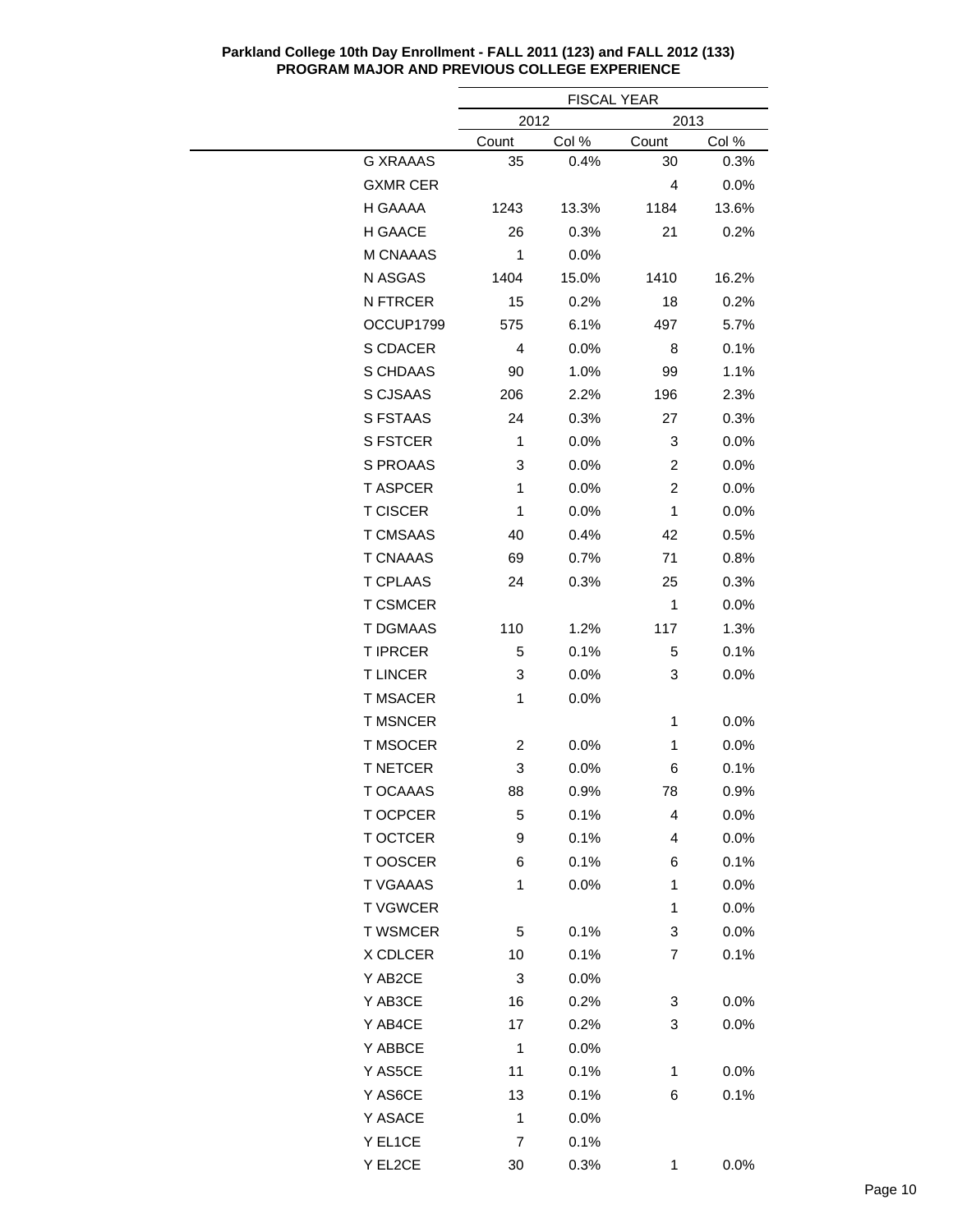|          | <b>FISCAL YEAR</b> |        |       |         |  |
|----------|--------------------|--------|-------|---------|--|
|          | 2012               |        | 2013  |         |  |
|          | Col %<br>Count     |        | Count | Col %   |  |
| Y EL3CE  | 17                 | 0.2%   | 2     | 0.0%    |  |
| Y EL4CE  | 20                 | 0.2%   | 1     | $0.0\%$ |  |
| Y EL5CE  | 19                 | 0.2%   | 3     | 0.0%    |  |
| Y GSUAGS | 2991               | 31.9%  | 2664  | 30.7%   |  |
| Total    | 9368               | 100.0% | 8679  | 100.0%  |  |

Source: p:\data\oire\iccb\e1\e1fy13.sav Prepared by IAR; 4/2/2013

|                      |                                             | <b>FISCAL YEAR</b> |        |                |        |  |
|----------------------|---------------------------------------------|--------------------|--------|----------------|--------|--|
|                      |                                             | 2012               |        |                | 2013   |  |
|                      |                                             | Count              | Col %  | Count          | Col %  |  |
| PREVIOUS INSTITUTION | Total                                       | 391                | 100.0% | 395            | 100.0% |  |
| <b>ATTENDED</b>      | Unknown Institution                         |                    |        | 1              | 0.3%   |  |
|                      | <b>Aurora University</b>                    | 1                  | 0.3%   |                |        |  |
|                      | <b>Black Hawk College-Quad</b><br>Cities    | $\overline{c}$     | 0.5%   | 3              | 0.8%   |  |
|                      | <b>Bradley University</b>                   | 1                  | 0.3%   | 1              | 0.3%   |  |
|                      | Carl Sandburg College                       | $\overline{2}$     | 0.5%   | 1              | 0.3%   |  |
|                      | <b>Chicago State University</b>             |                    |        | 1              | 0.3%   |  |
|                      | City Colleges of Chicago                    | $\overline{2}$     | 0.5%   | 3              | 0.8%   |  |
|                      | College of DuPage                           | 5                  | 1.3%   | 8              | 2.0%   |  |
|                      | College of Lake County                      | 3                  | 0.8%   | 7              | 1.8%   |  |
|                      | College of St. Francis                      | 1                  | 0.3%   |                |        |  |
|                      | Danville Area Community<br>College          | 26                 | 6.6%   | 27             | 6.8%   |  |
|                      | DePaul University                           |                    |        | 1              | 0.3%   |  |
|                      | DeVry Institute of<br>Technology - Lombard  |                    |        | 1              | 0.3%   |  |
|                      | <b>Eastern Illinois University</b>          | 10                 | 2.6%   | 9              | 2.3%   |  |
|                      | <b>Elgin Community College</b>              | 1                  | 0.3%   | 1              | 0.3%   |  |
|                      | Eureka College                              | $\overline{2}$     | 0.5%   | $\overline{c}$ | 0.5%   |  |
|                      | Harold Washington<br>College (Loop College) | 6                  | 1.5%   | 3              | 0.8%   |  |
|                      | Harry S Truman College                      |                    |        | 1              | 0.3%   |  |
|                      | <b>Heartland Community</b><br>College       | 12                 | 3.1%   | 14             | 3.5%   |  |
|                      | <b>Highland Community</b><br>College        |                    |        | 3              | 0.8%   |  |
|                      | Illinois Benedictine<br>College             |                    |        | 1              | 0.3%   |  |
|                      | Illinois Central College                    | 9                  | 2.3%   | 7              | 1.8%   |  |
|                      | <b>Illinois State University</b>            | 11                 | 2.8%   | 5              | 1.3%   |  |
|                      | <b>Illinois Valley Community</b><br>College |                    |        | 3              | 0.8%   |  |
|                      | John A. Logan College                       | 3                  | 0.8%   | 4              | 1.0%   |  |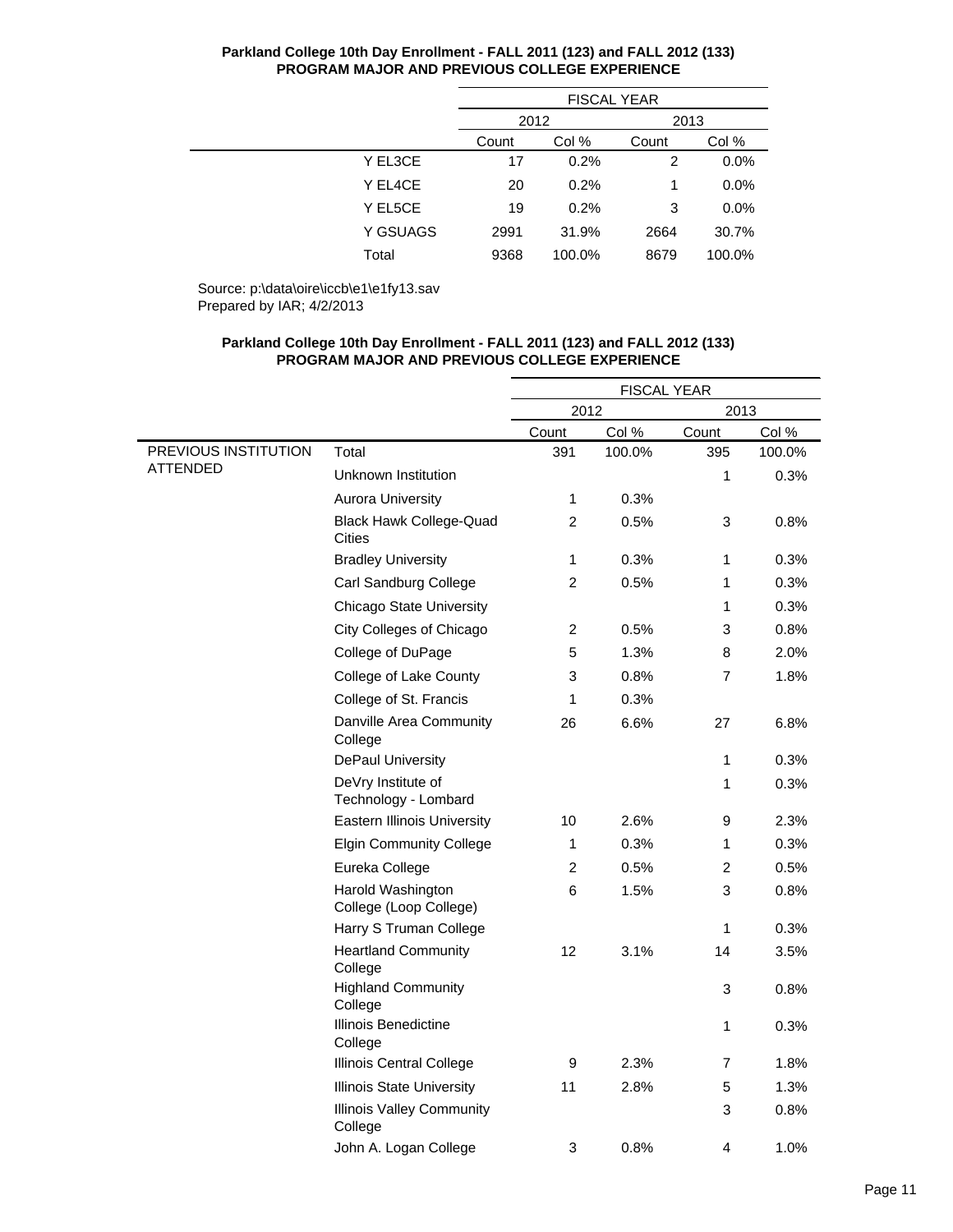|                                                                 | <b>FISCAL YEAR</b> |       |                |       |
|-----------------------------------------------------------------|--------------------|-------|----------------|-------|
|                                                                 | 2012               |       | 2013           |       |
|                                                                 | Count              | Col % | Count          | Col % |
| John Wood Community<br>College                                  | 1                  | 0.3%  | 2              | 0.5%  |
| Joliet Junior College                                           | 16                 | 4.1%  | 13             | 3.3%  |
| Kankakee Community<br>College                                   | 19                 | 4.9%  | 16             | 4.1%  |
| Kaskaskia College                                               | $\overline{c}$     | 0.5%  | 4              | 1.0%  |
| <b>Kendall College</b>                                          | 1                  | 0.3%  |                |       |
| Kennedy-King College                                            | $\overline{c}$     | 0.5%  | $\overline{c}$ | 0.5%  |
| Kishwaukee College                                              | 3                  | 0.8%  | 6              | 1.5%  |
| Lake Land College                                               | 33                 | 8.4%  | 34             | 8.6%  |
| Lewis University                                                |                    |       | 1              | 0.3%  |
| Lincoln College                                                 | 3                  | 0.8%  | 6              | 1.5%  |
| <b>Lincoln Land Community</b><br>College                        | 9                  | 2.3%  | 11             | 2.8%  |
| Lincoln Trail College                                           | $\overline{c}$     | 0.5%  | 2              | 0.5%  |
| Loyola University of<br>Chicago                                 |                    |       | 1              | 0.3%  |
| Malcolm X College                                               | 1                  | 0.3%  |                |       |
| <b>McHenry County College</b>                                   | 1                  | 0.3%  |                |       |
| McKendree College                                               |                    |       | $\mathbf{1}$   | 0.3%  |
| <b>Millikin University</b>                                      | 4                  | 1.0%  | 3              | 0.8%  |
| Moraine Valley Comm.<br>College                                 | 13                 | 3.3%  | 6              | 1.5%  |
| North Central College                                           |                    |       | 1              | 0.3%  |
| Northeastern Illinois<br>University                             | 2                  | 0.5%  | 1              | 0.3%  |
| Northern Illinois University                                    |                    |       | 5              | 1.3%  |
| Oakton Community<br>College                                     | 3                  | 0.8%  | $\overline{c}$ | 0.5%  |
| Olive-Harvey College                                            | 1                  | 0.3%  | 2              | 0.5%  |
| Olivet Nazarene College                                         |                    |       | $\overline{c}$ | 0.5%  |
| <b>Olney Central College</b>                                    | 6                  | 1.5%  | 2              | 0.5%  |
| Prairie State College                                           | 3                  | 0.8%  | 11             | 2.8%  |
| Rend Lake College                                               | 1                  | 0.3%  | 1              | 0.3%  |
| Richard J. Daley College                                        | 1                  | 0.3%  | 3              | 0.8%  |
| <b>Richland Community</b><br>College                            | 4                  | 1.0%  | 8              | 2.0%  |
| <b>Robert Morris College</b>                                    | 1                  | 0.3%  | 2              | 0.5%  |
| Rock Valley College                                             | 3                  | 0.8%  | 1              | 0.3%  |
| Sauk Valley Community<br>College                                | 1                  | 0.3%  | 1              | 0.3%  |
| SIU Carbondale                                                  | 9                  | 2.3%  | 9              | 2.3%  |
| SIU Edwardsville                                                | 4                  | 1.0%  | 3              | 0.8%  |
| South Suburban College<br>of Cook County (Thornton<br>Community | 3                  | 0.8%  | 3              | 0.8%  |
| Southwestern Illinois<br>College                                | 3                  | 0.8%  | 1              | 0.3%  |